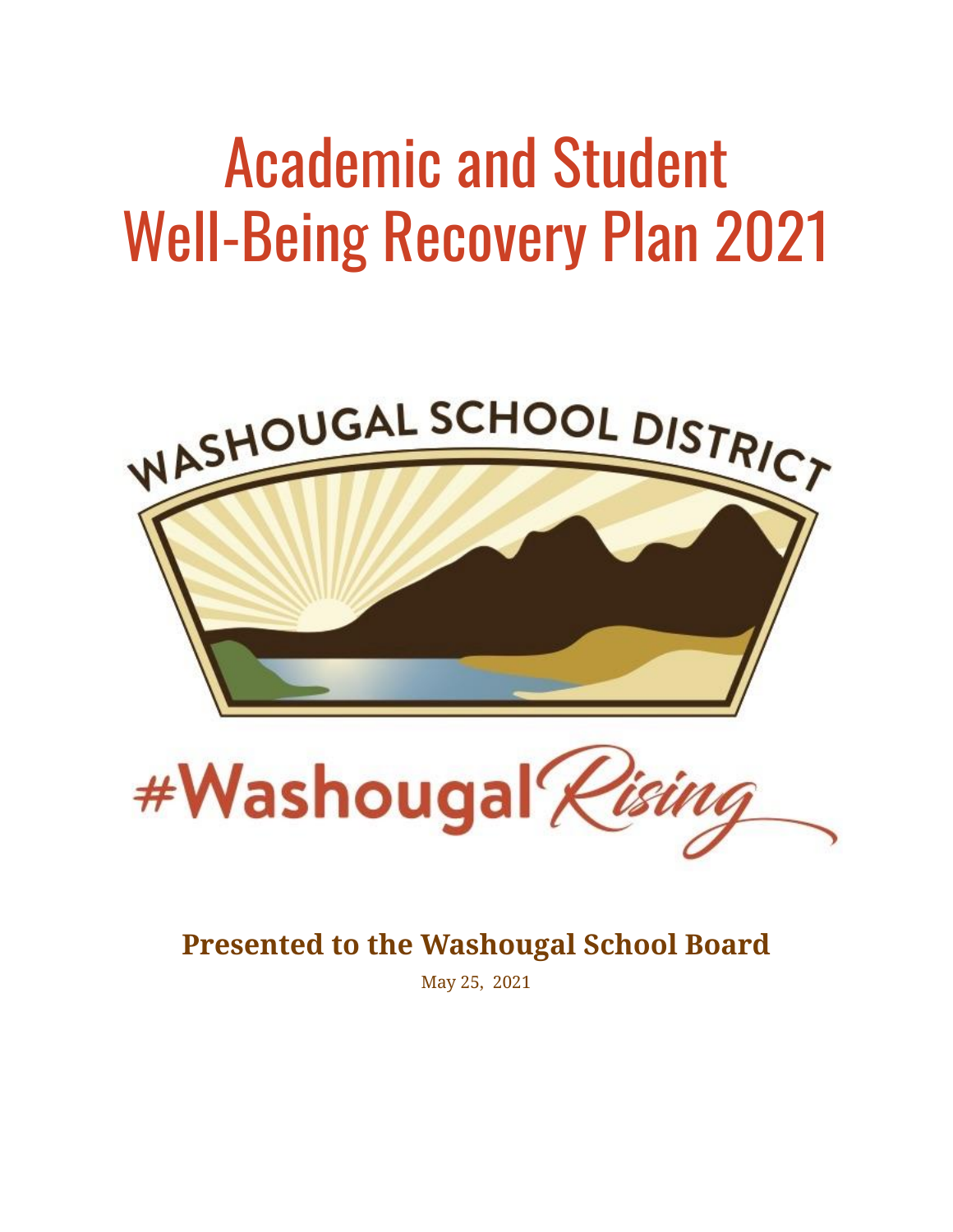### BACKGROUND

This comprehensive plan for academic and student well-being is submitted to the Office of Superintendent of Public Instruction (OSPI) in order to be eligible to receive federal Elementary and Secondary Schools Emergency Relief (ESSER) III funds. The following state and federal laws apply to ESSER funds:

- Federal Law: American Rescue Plan Elementary and Secondary School Emergency Relief (ARP ESSER) Fund under the American Rescue Plan Act of 2021, Public Law 117-2. The following is required in order to access ESSER III funds:
	- Funds will be distributed using the Title I funding formula.
	- The funds must be used to address learning loss (Washington state utilizes the term academic recovery and acceleration).
	- Local Education Agencies (LEAs) must submit a plan for the safe return to in-person instruction and continuity of services.
	- Public comment must be sought prior to plan submission.
	- The plan will be posted on the District website
- State Law: LEA Academic and Student Well-Being Recovery Plan (House Bill 1368; Sec. 12 [2021]. OSPI has identified additional elements required prior to plan approval:
	- The district must use an equity analysis tool in the development of the plan.
	- School board approval of the plan will meet federal requirements for public posting and opportunity for public comment.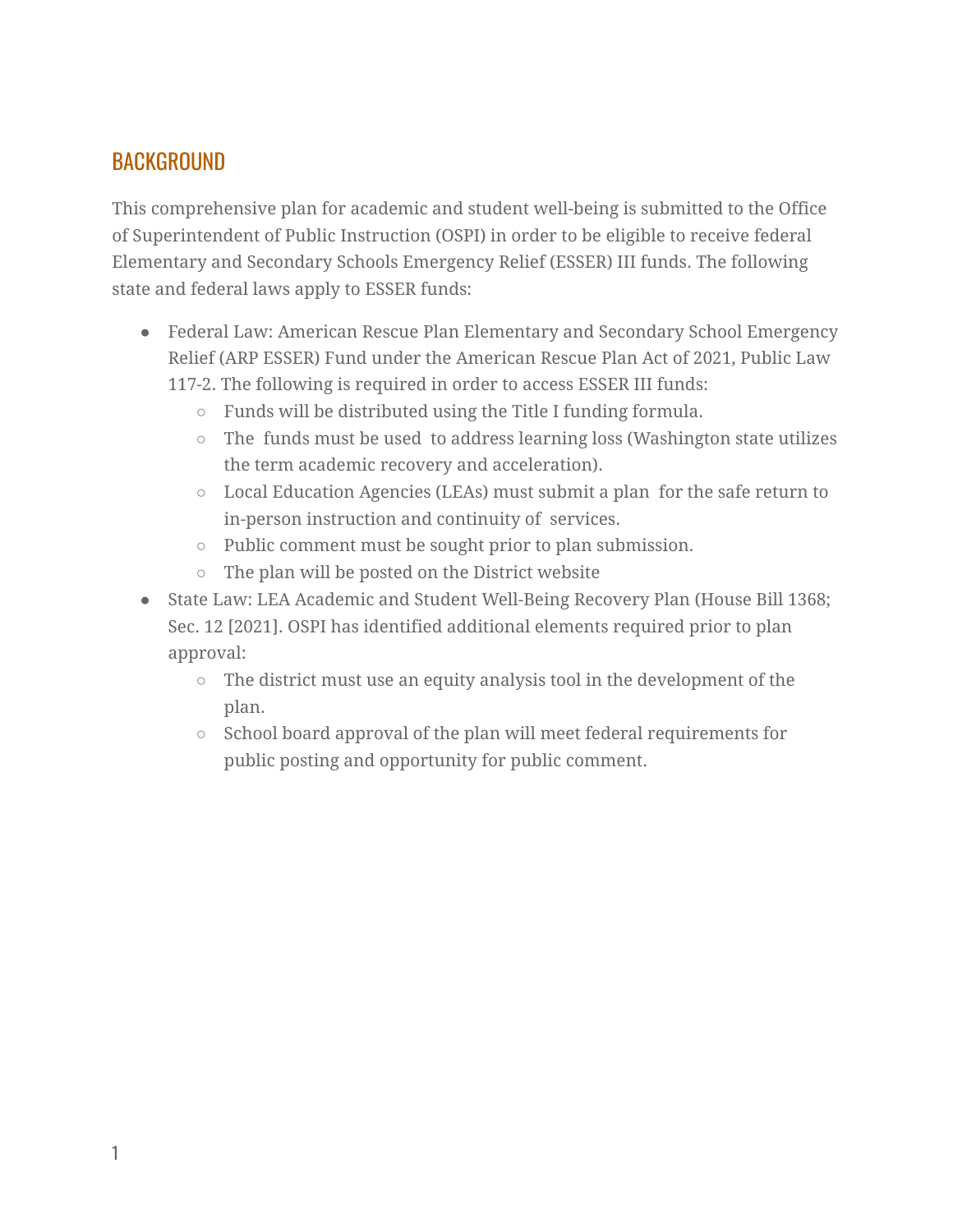#### **Washington LEA Academic and Student Well-being Recovery Plan**

#### **Part I: LEA Information**

Please enter your LEA:  Washougal School District

Please enter the name of the point of contact for this survey:  Renae Burson

Please enter point of contact email address:  renae.burson@washougalsd.org OSPI will use this email for questions regarding the contents of this survey. 

Please enter the grade levels served by your LEA:  K-12

#### **Part II: Attestations and Public Posting**

**1.** Washougal School District (LEA name) attests that the School Board approved this plan after allowing for public comment.

Please enter the date this plan was approved: Tentative 5/25/2021

**2.** Washougal School District (LEA name) attests that an equity analysis tool was used in the development of this plan.

Please provide the name of the equity analysis tool used: Equity in Decision-making

Please provide a link to the equity analysis tool used: See Appendix A. Link will be provided upon plan approval.

**3.** Plans must be posted on each LEA's website after School Board approval. Please enter the date this plan was posted on your LEA website: Tentative 5/26/2021

Please provide a link to the posted accessible (i.e., disability and language access) LEA plan: Link will be provided upon plan approval

#### **Part III: Universal Supports for All Students**

LEA-wide universal supports are supports available to all students in an LEA or to all students in select grade level(s) of an LEA.

- **4.** What LEA-wide universal supports are currently being provided or will be provided in the future to address gaps in student learning and well-being? (Select all that apply)
	- Acceleration Academy Additional Instructional Time Before or After School Additional School Days Balanced Calendar MMMM Summer School Building Relationships Common Assessments
		- Early Learning (K-4 literacy)
	- Equitable Grading Practices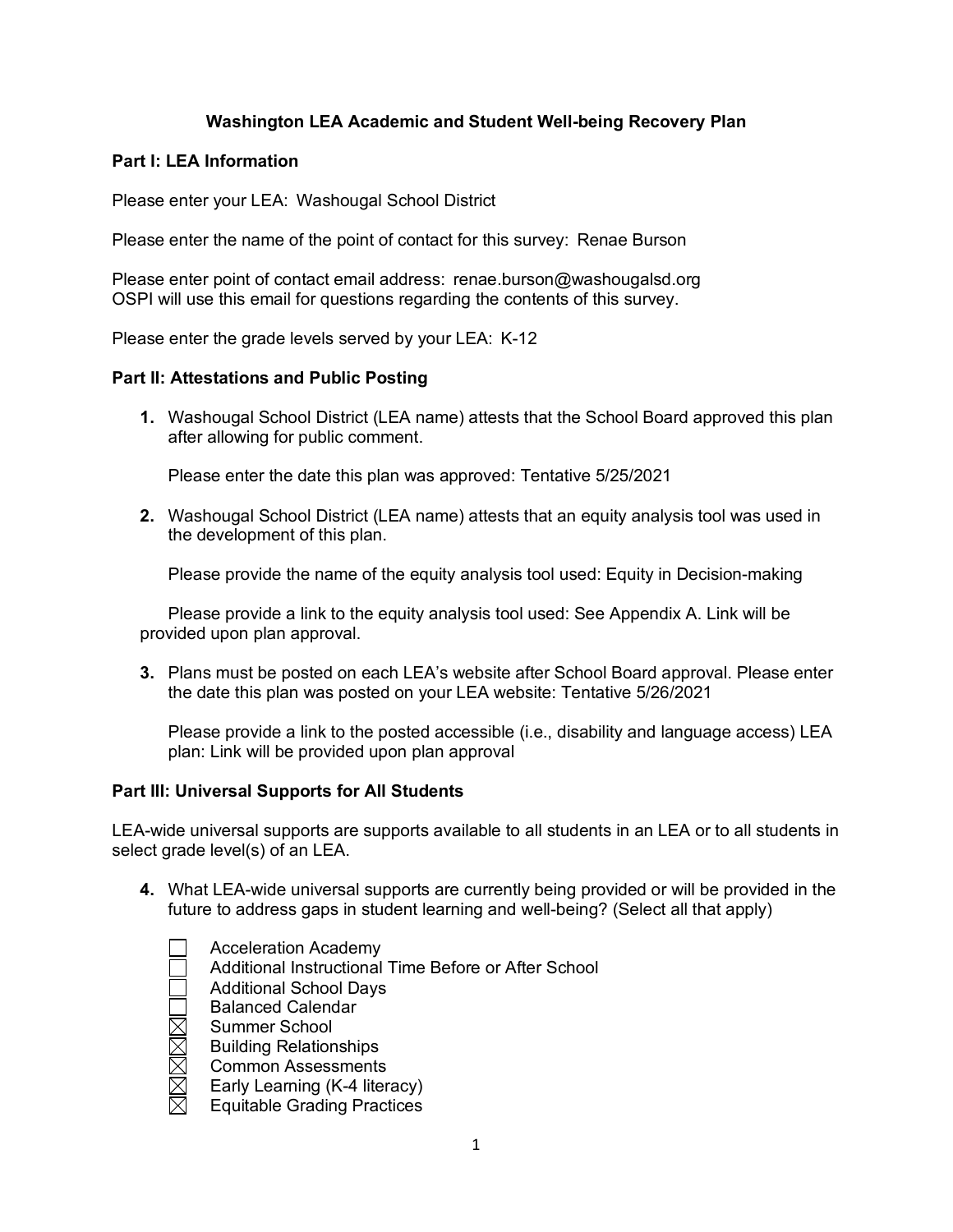|    | Extended Day Partnerships (CBOs)                           |
|----|------------------------------------------------------------|
|    | <b>Extracurricular Activities</b>                          |
|    | <b>High-quality Tutoring</b>                               |
|    | <b>Inclusionary Practices</b>                              |
|    | Mastery Learning/Project-Based learning                    |
|    | Multi-tiered System of Supports                            |
|    | <b>Narrowing Standards</b>                                 |
| XX | <b>Professional Learning</b>                               |
|    | <b>SEL and Mental Health Supports</b>                      |
|    | Strategic Staffing (teacher advocates, advisory, looping)  |
|    | <b>Student Voice and Perception</b>                        |
|    | Transition Supports (Pre-K-Elem; Elem- MS; MS-HS; HS-post- |
|    | secondary/career/beyond)                                   |
|    | Other                                                      |
|    |                                                            |

#### **Part IV: Diagnostic Assessments**

Diagnostic assessment is a particular type of formative assessment intended to help educators identify students' specific knowledge, skills, and understanding in order to build on each student's strengths and specific needs. Because of their domain specificity and design, diagnostic assessments can guide curriculum planning in more specific ways than most summative assessments. 

**5.** Please select the **academic** diagnostic assessments predominantly used in each grade level in your LEA to monitor, assess, and target supports for student learning. The list below is not exhaustive and contains places to include diagnostics not listed.

| <b>Academic Diagnostic Assessments</b>                                                                    |
|-----------------------------------------------------------------------------------------------------------|
| Accelerated Reader (AR)                                                                                   |
| AIMSweb                                                                                                   |
| Amplify Insight (CCSS)                                                                                    |
| Assessment and Learning in Knowledge Spaced<br>(ALEKS)                                                    |
| CPAA (NWEA)                                                                                               |
| Curriculum-Based Assessments (e.g.,<br>Macmillan/McGraw-Hill, Math180, MobyMax,<br>Rocket Math, TenMarks) |
| <b>DIBELS</b>                                                                                             |
| <b>Discovery Education Predictive Assessment</b>                                                          |
| DRA (Developmental Reading Assessment)                                                                    |
| DRP (Degrees of Reading Power)                                                                            |
| EasyCBM                                                                                                   |
| FAST (Formative Assessment System for<br>Teachers)                                                        |
| <b>Fountas &amp; Pinnell</b>                                                                              |
| Gates Macginitie                                                                                          |
| <b>GMADE</b>                                                                                              |
| GOLD (WaKids)                                                                                             |
| <b>GRADE</b>                                                                                              |
| iReady                                                                                                    |
| <b>IRLA</b>                                                                                               |
| iStation                                                                                                  |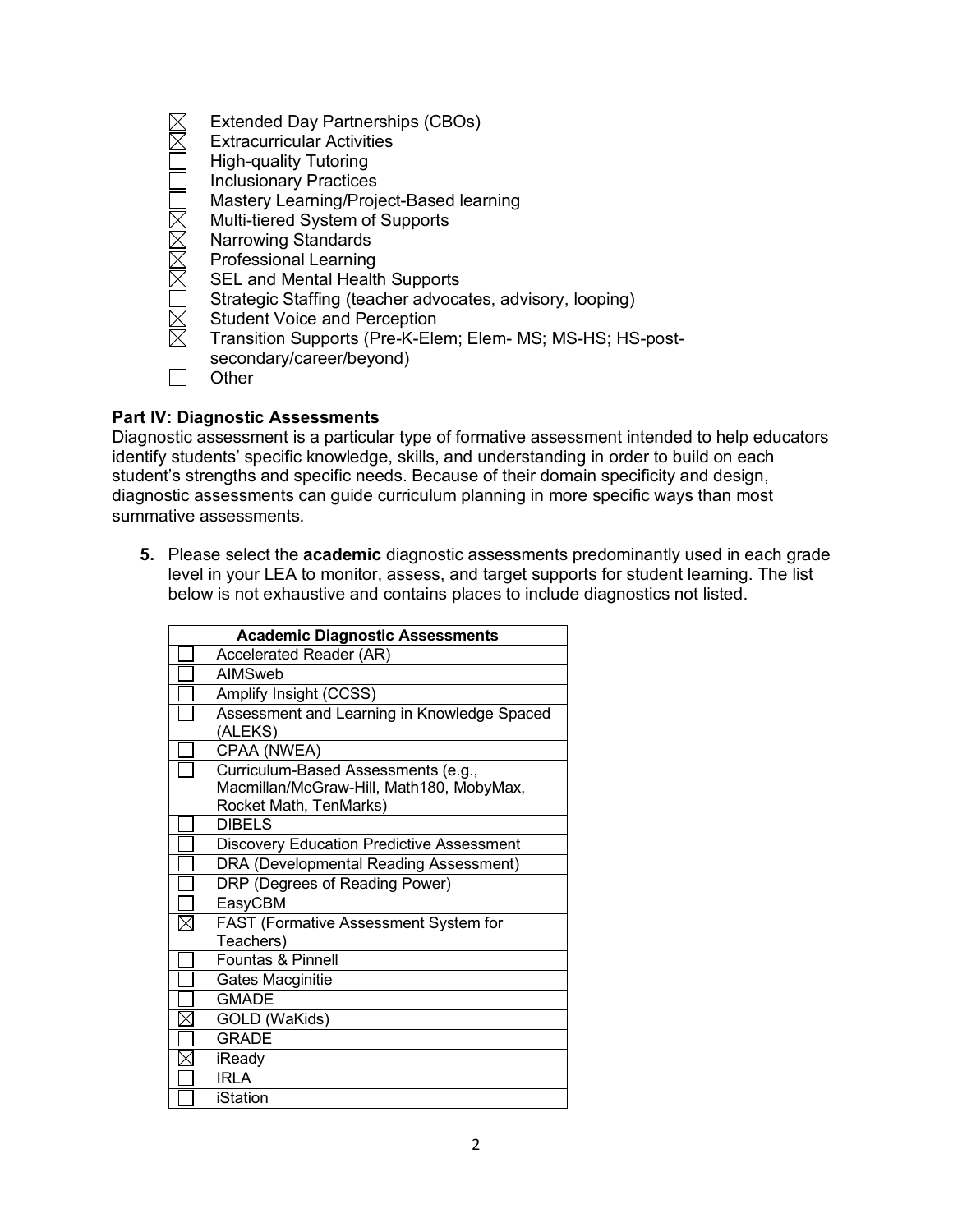| <b>ITBS (Iowa Test of Basic Skills)</b><br>IXL<br>KARK (Kindergarten Assessment Resource Kit)<br>Lexia<br><b>MAP Math</b><br><b>MAP Reading</b><br><b>Mastery Connect</b><br>McLeod Assessment of Reading Comprehension<br>OSPI Screeners for Literacy Skills Associated<br>with Dyslexia<br><b>PALS</b><br>Read 180 (assessment tools)<br><b>Read Well</b><br>Really Great Reading - Diagnostic Decoding<br>Surveys<br><b>Running Records</b><br>Sight Words |
|---------------------------------------------------------------------------------------------------------------------------------------------------------------------------------------------------------------------------------------------------------------------------------------------------------------------------------------------------------------------------------------------------------------------------------------------------------------|
|                                                                                                                                                                                                                                                                                                                                                                                                                                                               |
|                                                                                                                                                                                                                                                                                                                                                                                                                                                               |
|                                                                                                                                                                                                                                                                                                                                                                                                                                                               |
|                                                                                                                                                                                                                                                                                                                                                                                                                                                               |
|                                                                                                                                                                                                                                                                                                                                                                                                                                                               |
|                                                                                                                                                                                                                                                                                                                                                                                                                                                               |
|                                                                                                                                                                                                                                                                                                                                                                                                                                                               |
|                                                                                                                                                                                                                                                                                                                                                                                                                                                               |
|                                                                                                                                                                                                                                                                                                                                                                                                                                                               |
|                                                                                                                                                                                                                                                                                                                                                                                                                                                               |
|                                                                                                                                                                                                                                                                                                                                                                                                                                                               |
|                                                                                                                                                                                                                                                                                                                                                                                                                                                               |
|                                                                                                                                                                                                                                                                                                                                                                                                                                                               |
|                                                                                                                                                                                                                                                                                                                                                                                                                                                               |
|                                                                                                                                                                                                                                                                                                                                                                                                                                                               |
|                                                                                                                                                                                                                                                                                                                                                                                                                                                               |
|                                                                                                                                                                                                                                                                                                                                                                                                                                                               |
| $\boxtimes$<br><b>Smarter Balanced ELA Interim Assessments</b>                                                                                                                                                                                                                                                                                                                                                                                                |
| $\boxtimes$<br><b>Smarter Balanced ELA Summative Assessments</b>                                                                                                                                                                                                                                                                                                                                                                                              |
| $\boxtimes$<br><b>Smarter Balanced Math Interim Assessments</b>                                                                                                                                                                                                                                                                                                                                                                                               |
| <b>Smarter Balanced Math Summative</b>                                                                                                                                                                                                                                                                                                                                                                                                                        |
| Assessments                                                                                                                                                                                                                                                                                                                                                                                                                                                   |
| SMI (Scholastic Math Inventory SAM/MI)                                                                                                                                                                                                                                                                                                                                                                                                                        |
| SPI (Scholastic Phonics Inventory SAM/PI)                                                                                                                                                                                                                                                                                                                                                                                                                     |
| <b>SpringBoard Assessments</b>                                                                                                                                                                                                                                                                                                                                                                                                                                |
| SRI (Scholastic Reading Inventory SAM/RI)                                                                                                                                                                                                                                                                                                                                                                                                                     |
| <b>STAR Early Literacy</b>                                                                                                                                                                                                                                                                                                                                                                                                                                    |
| <b>STAR Math</b>                                                                                                                                                                                                                                                                                                                                                                                                                                              |
| <b>STAR Reading</b><br>Success for All (SFA)                                                                                                                                                                                                                                                                                                                                                                                                                  |
| <b>SuccessNet</b>                                                                                                                                                                                                                                                                                                                                                                                                                                             |
| <b>Teacher Made Assessment/District Made</b><br>$\boxtimes$                                                                                                                                                                                                                                                                                                                                                                                                   |
| Assessment/Classroom Based Assessment                                                                                                                                                                                                                                                                                                                                                                                                                         |
| ⋉<br><b>Teacher Recommendation</b>                                                                                                                                                                                                                                                                                                                                                                                                                            |
| Universal Screener list of tools                                                                                                                                                                                                                                                                                                                                                                                                                              |
| <b>Universal Screener Guide</b>                                                                                                                                                                                                                                                                                                                                                                                                                               |
| <b>WA-KIDS</b><br>М                                                                                                                                                                                                                                                                                                                                                                                                                                           |
| WIDA MODEL for Kindergarten                                                                                                                                                                                                                                                                                                                                                                                                                                   |
| WIDA MODEL (Grades 1-12)                                                                                                                                                                                                                                                                                                                                                                                                                                      |
| Other                                                                                                                                                                                                                                                                                                                                                                                                                                                         |

Please select the **well-being** diagnostic assessments predominantly used in each grade level in your LEA to monitor, assess, and target supports for student well-being. Wellbeing includes but is not limited to mental health and social-emotional learning. The list below is not exhaustive and contains places to include diagnostics not listed.

| <b>Well-Being Diagnostic Assessments</b> |                        |  |
|------------------------------------------|------------------------|--|
|                                          | ACF                    |  |
|                                          | Amplify Insight (CCSS) |  |
|                                          |                        |  |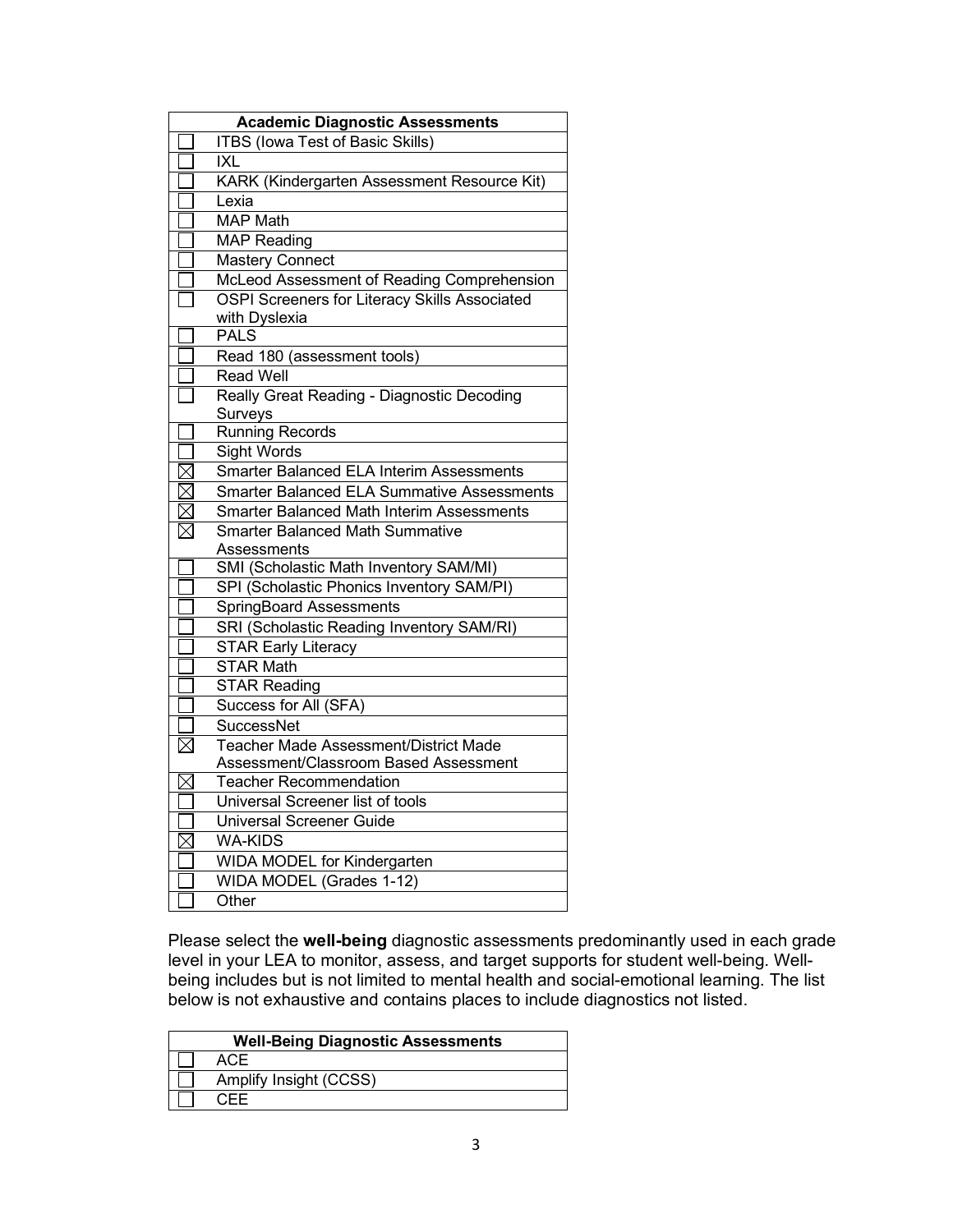| <b>Well-Being Diagnostic Assessments</b> |
|------------------------------------------|
| Curriculum-Based Assessments (e.g.,      |
| Macmillan/McGraw-Hill, Math180, MobyMax, |
| Rocket Math, TenMarks)                   |
| Other - Write In (Required) mySAEBRS,    |
| <b>SAEBRS</b>                            |
| Panorama Education School Climate Survey |
| <b>Student COVID Impact Surveys</b>      |
| SWIS                                     |
| Teacher Made Assessment/District Made    |
| Assessment/Classroom Based Assessment    |
| <b>Teacher Recommendation</b>            |
| Universal Screener list of tools         |
| Universal Screener Guide                 |
| WA-KIDS                                  |
| Well-being resources                     |

**6.** For each **academic** diagnostic assessment predominantly used across your LEA, please select all grade levels using that assessment.

| <b>Academic Diagnostic Assessments</b>           | Grade(s) |
|--------------------------------------------------|----------|
| <b>Accelerated Reader (AR)</b>                   |          |
| <b>AIMSweb</b>                                   |          |
| Amplify Insight (CCSS)                           |          |
| Assessment and Learning in Knowledge Spaced      |          |
| (ALEKS)                                          |          |
| CPAA (NWEA)                                      |          |
| Curriculum-Based Assessments (e.g.,              |          |
| Macmillan/McGraw-Hill, Math180, MobyMax,         |          |
| Rocket Math, TenMarks)                           |          |
| <b>DIBELS</b>                                    |          |
| <b>Discovery Education Predictive Assessment</b> |          |
| DRA (Developmental Reading Assessment)           |          |
| DRP (Degrees of Reading Power)                   |          |
| EasyCBM                                          |          |
| FAST (Formative Assessment System for            | $K-12$   |
| Teachers)                                        |          |
| Fountas & Pinnell                                |          |
| Gates Macginitie                                 |          |
| <b>GMADE</b>                                     |          |
| GOLD (WaKids)                                    | Κ        |
| <b>GRADE</b>                                     |          |
| iReady                                           | K-8      |
| <b>IRLA</b>                                      |          |
| <b>iStation</b>                                  |          |
| <b>ITBS (Iowa Test of Basic Skills)</b>          |          |
| ixl                                              |          |
| KARK (Kindergarten Assessment Resource Kit)      |          |
| Lexia                                            |          |
| <b>MAP Math</b>                                  |          |
| <b>MAP Reading</b>                               |          |
| <b>Mastery Connect</b>                           |          |
| McLeod Assessment of Reading Comprehension       |          |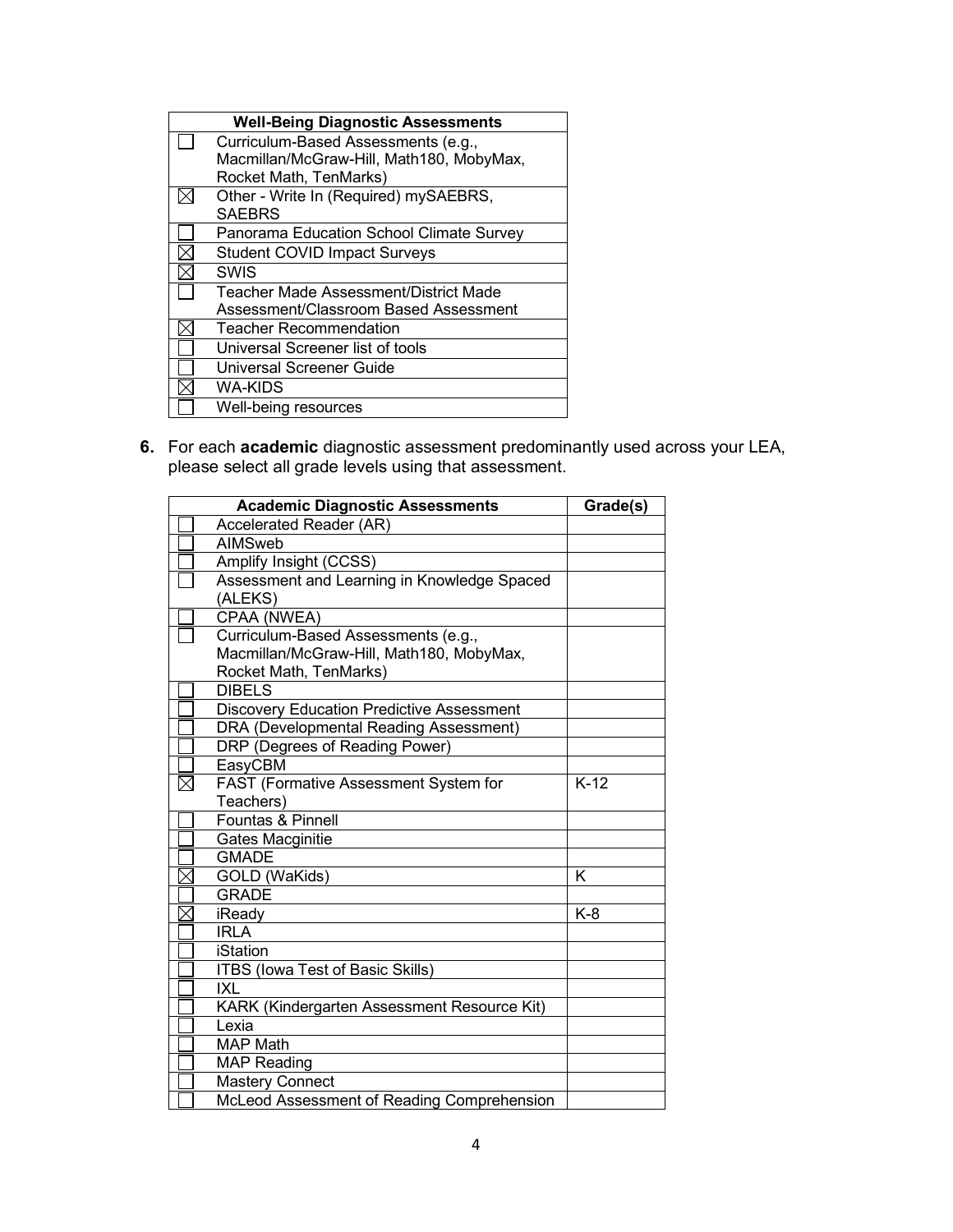|                   | <b>Academic Diagnostic Assessments</b>            | Grade(s)    |
|-------------------|---------------------------------------------------|-------------|
| $\boxtimes$       | OSPI Screeners for Literacy Skills Associated     | $K-2$       |
|                   | with Dyslexia                                     |             |
|                   | <b>PALS</b>                                       |             |
|                   | Read 180 (assessment tools)                       |             |
|                   | <b>Read Well</b>                                  |             |
|                   | Really Great Reading - Diagnostic Decoding        |             |
|                   | Surveys                                           |             |
|                   | <b>Running Records</b>                            |             |
|                   | Sight Words                                       |             |
| $\boxtimes$       | <b>Smarter Balanced ELA Interim Assessments</b>   | $3 - 8, 10$ |
| $\bar{\boxtimes}$ | <b>Smarter Balanced ELA Summative Assessments</b> | $3 - 8, 10$ |
|                   | <b>Smarter Balanced Math Interim Assessments</b>  | $3 - 8, 10$ |
|                   | <b>Smarter Balanced Math Summative</b>            | $3 - 8, 10$ |
|                   | Assessments                                       |             |
|                   | SMI (Scholastic Math Inventory SAM/MI)            |             |
|                   | SPI (Scholastic Phonics Inventory SAM/PI)         |             |
|                   | <b>SpringBoard Assessments</b>                    |             |
|                   | SRI (Scholastic Reading Inventory SAM/RI)         |             |
|                   | <b>STAR Early Literacy</b>                        |             |
|                   | <b>STAR Math</b>                                  |             |
|                   | <b>STAR Reading</b>                               |             |
|                   | Success for All (SFA)                             |             |
|                   | <b>SuccessNet</b>                                 |             |
| $\boxtimes$       | <b>Teacher Made Assessment/District Made</b>      | $K-12$      |
|                   | Assessment/Classroom Based Assessment             |             |
| $\boxtimes$       | <b>Teacher Recommendation</b>                     | $K-12$      |
|                   | Universal Screener list of tools                  |             |
|                   | <b>Universal Screener Guide</b>                   |             |
|                   | <b>WA-KIDS</b>                                    | K           |
|                   | <b>WIDA MODEL for Kindergarten</b>                |             |
|                   | WIDA MODEL (Grades 1-12)                          |             |
|                   | <b>Other NNAT3</b>                                | $K-1$       |

For each **well-being** diagnostic assessment predominantly used across your LEA, please select all grade levels using that assessment.

| <b>Well-Being Diagnostic Assessments</b>                                        | Grade(s) |
|---------------------------------------------------------------------------------|----------|
| <b>ACE</b>                                                                      |          |
| Amplify Insight (CCSS)                                                          |          |
| CEE                                                                             |          |
| Curriculum-Based Assessments (e.g.,<br>Macmillan/McGraw-Hill, Math180, MobyMax, |          |
| Rocket Math, TenMarks)                                                          |          |
| Other - Write In (Required) mySAEBRS,                                           | $K-12$   |
| <b>SAEBRS</b>                                                                   |          |
| Panorama Education School Climate Survey                                        |          |
| <b>Student COVID Impact Surveys</b>                                             | $K-12$   |
| SWIS                                                                            | $K-12$   |
| <b>Teacher Made Assessment/District Made</b>                                    |          |
| Assessment/Classroom Based Assessment                                           |          |
| <b>Teacher Recommendation</b>                                                   | $K-12$   |
| Universal Screener list of tools                                                |          |
| Universal Screener Guide                                                        |          |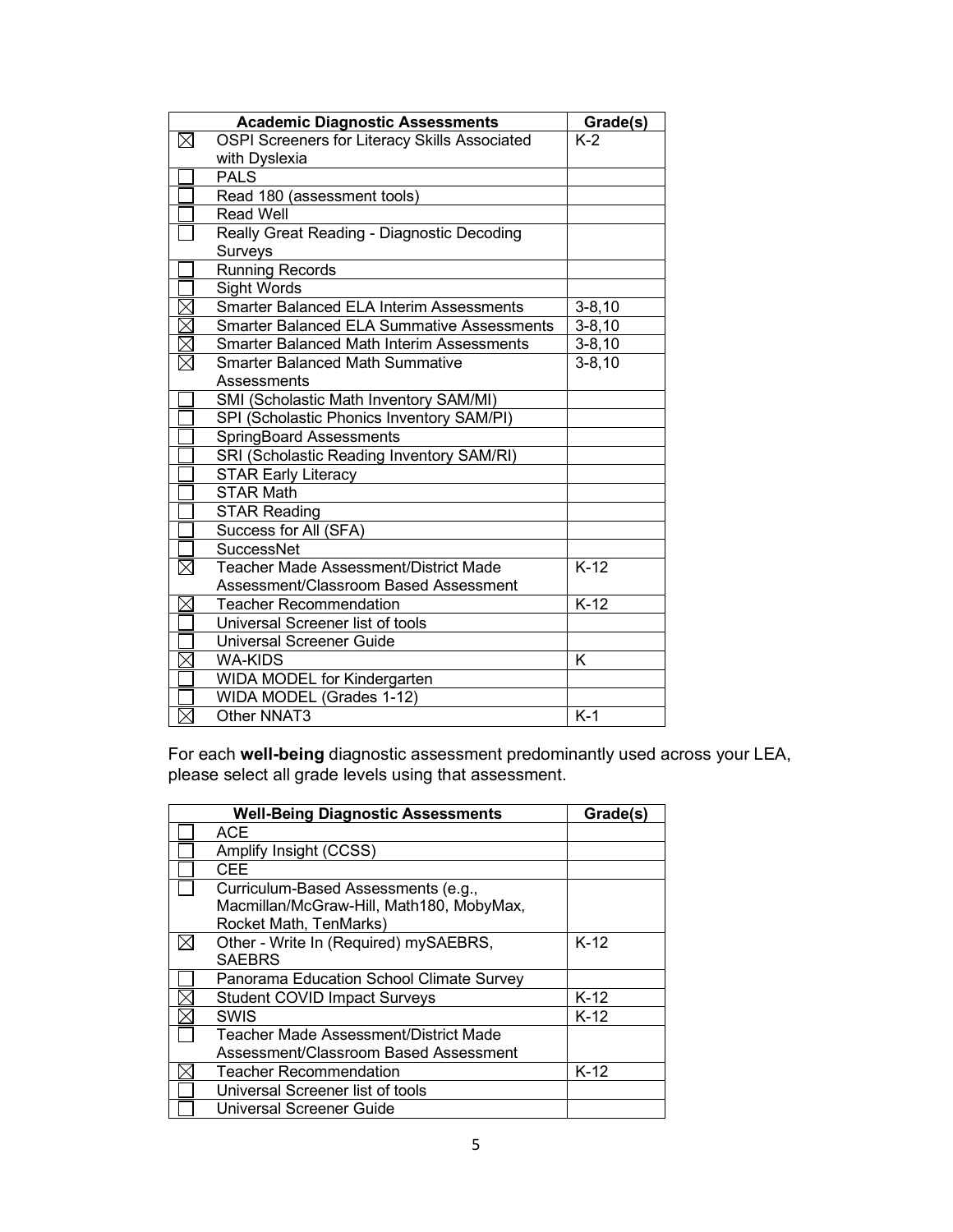| <b>Well-Being Diagnostic Assessments</b> | Grade(s) |
|------------------------------------------|----------|
| WA-KIDS                                  |          |
| Well-being resources                     |          |

**7.** For each **academic** diagnostic assessment used across your LEA, please select the frequency with which each diagnostic tool is used to monitor, assess, and target supports for student learning.

|             | <b>Academic Diagnostic Assessments</b>                                                                    | Grade(s)    | Once<br>per           | <b>Multiple</b><br><b>Times per</b> |
|-------------|-----------------------------------------------------------------------------------------------------------|-------------|-----------------------|-------------------------------------|
|             |                                                                                                           |             | <b>School</b><br>Year | <b>School</b><br>Year               |
|             | Accelerated Reader (AR)                                                                                   |             |                       |                                     |
|             | AIMSweb                                                                                                   |             |                       |                                     |
|             | Amplify Insight (CCSS)                                                                                    |             |                       |                                     |
|             | Assessment and Learning in Knowledge Spaced<br>(ALEKS)                                                    |             |                       |                                     |
|             | CPAA (NWEA)                                                                                               |             |                       |                                     |
|             | Curriculum-Based Assessments (e.g.,<br>Macmillan/McGraw-Hill, Math180, MobyMax,<br>Rocket Math, TenMarks) |             |                       |                                     |
|             | <b>DIBELS</b>                                                                                             |             |                       |                                     |
|             | <b>Discovery Education Predictive Assessment</b>                                                          |             |                       |                                     |
|             | DRA (Developmental Reading Assessment)                                                                    |             |                       |                                     |
|             | DRP (Degrees of Reading Power)                                                                            |             |                       |                                     |
|             | EasyCBM                                                                                                   |             |                       |                                     |
| $\boxtimes$ | <b>FAST (Formative Assessment System for</b>                                                              | $K-12$      |                       | X                                   |
|             | Teachers)                                                                                                 |             |                       |                                     |
| $\times$    | Fountas & Pinnell                                                                                         |             |                       |                                     |
|             | <b>Gates Macginitie</b>                                                                                   |             |                       |                                     |
|             | <b>GMADE</b>                                                                                              |             |                       |                                     |
|             | GOLD (WaKids)                                                                                             | Κ           | X                     |                                     |
|             | <b>GRADE</b>                                                                                              |             |                       |                                     |
|             | iReady                                                                                                    | K-8         |                       | $\pmb{\times}$                      |
|             | <b>IRLA</b>                                                                                               |             |                       |                                     |
|             | iStation                                                                                                  |             |                       |                                     |
|             | ITBS (Iowa Test of Basic Skills)                                                                          |             |                       |                                     |
|             | <b>IXL</b>                                                                                                |             |                       |                                     |
|             | KARK (Kindergarten Assessment Resource Kit)                                                               |             |                       |                                     |
|             | Lexia                                                                                                     |             |                       |                                     |
|             | <b>MAP Math</b>                                                                                           |             |                       |                                     |
|             | <b>MAP Reading</b>                                                                                        |             |                       |                                     |
|             | <b>Mastery Connect</b>                                                                                    |             |                       |                                     |
|             | McLeod Assessment of Reading Comprehension                                                                |             |                       |                                     |
| $\boxtimes$ | <b>OSPI Screeners for Literacy Skills Associated</b>                                                      | $K-2$       |                       | X                                   |
|             | with Dyslexia                                                                                             |             |                       |                                     |
|             | <b>PALS</b>                                                                                               |             |                       |                                     |
|             | Read 180 (assessment tools)                                                                               |             |                       |                                     |
|             | <b>Read Well</b>                                                                                          |             |                       |                                     |
|             | Really Great Reading - Diagnostic Decoding                                                                |             |                       |                                     |
|             | Surveys                                                                                                   |             |                       |                                     |
|             | <b>Running Records</b>                                                                                    |             |                       |                                     |
|             | Sight Words                                                                                               |             |                       |                                     |
|             | <b>Smarter Balanced ELA Interim Assessments</b>                                                           | $3 - 8, 10$ | X                     |                                     |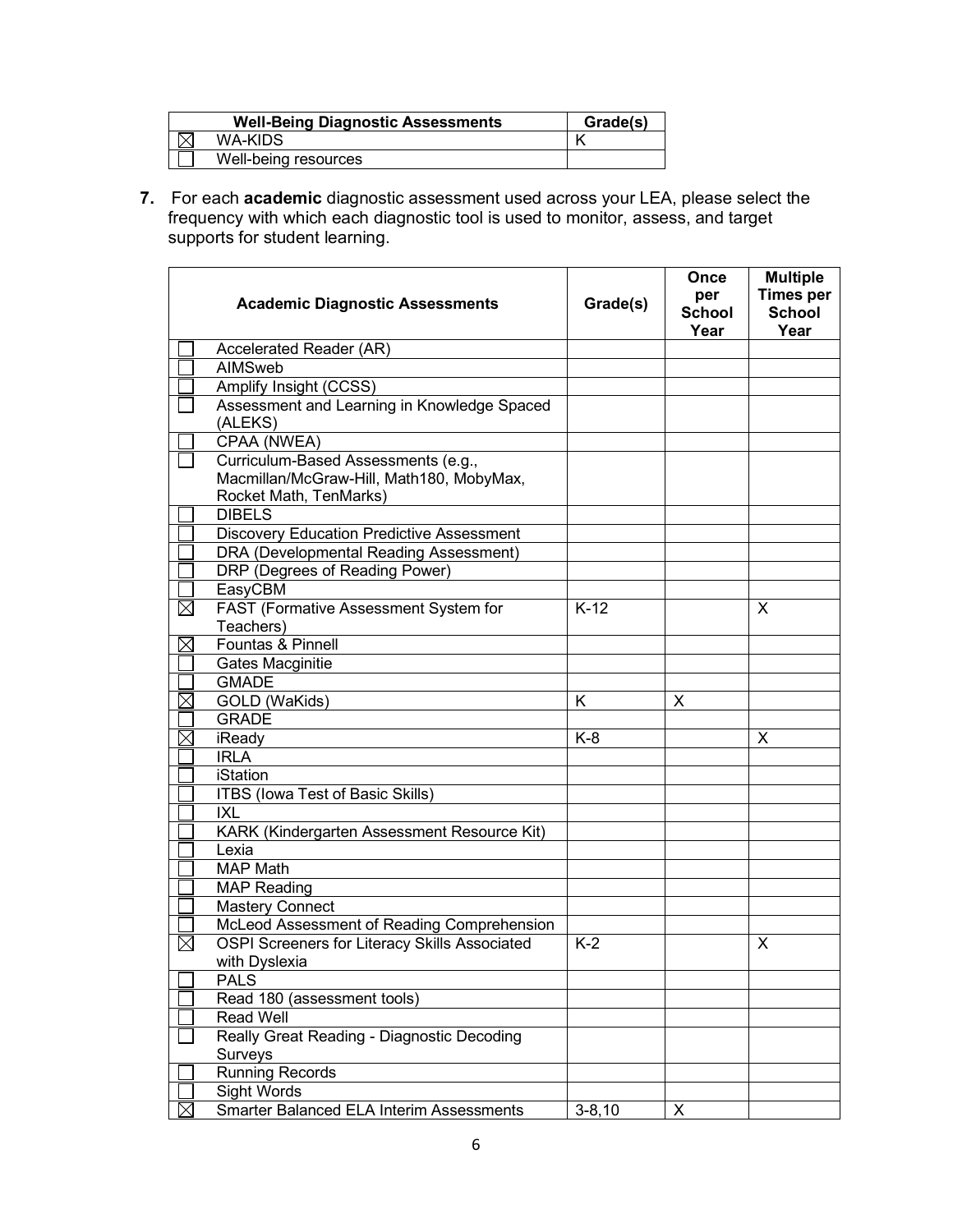|          |                                                   |           | Once                 | <b>Multiple</b>                   |
|----------|---------------------------------------------------|-----------|----------------------|-----------------------------------|
|          | <b>Academic Diagnostic Assessments</b>            | Grade(s)  | per<br><b>School</b> | <b>Times per</b><br><b>School</b> |
|          |                                                   |           | Year                 | Year                              |
| $\times$ | <b>Smarter Balanced ELA Summative Assessments</b> | $3-8, 10$ | $\sf X$              |                                   |
|          | <b>Smarter Balanced Math Interim Assessments</b>  | $3-8, 10$ | X                    |                                   |
|          | <b>Smarter Balanced Math Summative</b>            | $3-8, 10$ | $\mathsf{X}$         |                                   |
|          | Assessments                                       |           |                      |                                   |
|          | SMI (Scholastic Math Inventory SAM/MI)            |           |                      |                                   |
|          | SPI (Scholastic Phonics Inventory SAM/PI)         |           |                      |                                   |
|          | <b>SpringBoard Assessments</b>                    |           |                      |                                   |
|          | SRI (Scholastic Reading Inventory SAM/RI)         |           |                      |                                   |
|          | <b>STAR Early Literacy</b>                        |           |                      |                                   |
|          | <b>STAR Math</b>                                  |           |                      |                                   |
|          | <b>STAR Reading</b>                               |           |                      |                                   |
|          | Success for All (SFA)                             |           |                      |                                   |
|          | <b>SuccessNet</b>                                 |           |                      |                                   |
| $\times$ | Teacher Made Assessment/District Made             | $K-12$    |                      | X                                 |
|          | Assessment/Classroom Based Assessment             |           |                      |                                   |
| ⋉        | <b>Teacher Recommendation</b>                     | $K-12$    |                      | X                                 |
|          | Universal Screener list of tools                  |           |                      |                                   |
|          | <b>Universal Screener Guide</b>                   |           |                      |                                   |
|          | <b>WA-KIDS</b>                                    | K         | X                    |                                   |
|          | WIDA MODEL for Kindergarten                       |           |                      |                                   |
|          | WIDA MODEL (Grades 1-12)                          |           |                      |                                   |
|          | Other                                             |           |                      |                                   |

For each **well-being** diagnostic assessment used across your LEA, please select the frequency with which each diagnostic tool is used to monitor, assess, and target supports for student well-being. Well-being includes but is not limited to mental health and social-emotional learning. 

|             | <b>Well-Being Diagnostic Assessments</b> | Grade(s) | Once<br>per<br><b>School</b> | <b>Multiple</b><br><b>Times per</b><br><b>School</b> |
|-------------|------------------------------------------|----------|------------------------------|------------------------------------------------------|
|             |                                          |          | Year                         | Year                                                 |
|             | <b>ACE</b>                               |          |                              |                                                      |
|             | Amplify Insight (CCSS)                   |          |                              |                                                      |
|             | <b>CEE</b>                               |          |                              |                                                      |
|             | Curriculum-Based Assessments (e.g.,      |          |                              |                                                      |
|             | Macmillan/McGraw-Hill, Math180, MobyMax, |          |                              |                                                      |
|             | Rocket Math, TenMarks)                   |          |                              |                                                      |
| $\boxtimes$ | Other - Write In (Required) MySAEBRS,    | $K-12$   |                              | X                                                    |
|             | <b>SAEBRS</b>                            |          |                              |                                                      |
|             | Panorama Education School Climate Survey |          |                              |                                                      |
|             | <b>Student COVID Impact Surveys</b>      | $K-12$   |                              | X                                                    |
|             | SWIS                                     | $K-12$   | X                            |                                                      |
|             | Teacher Made Assessment/District Made    |          |                              |                                                      |
|             | Assessment/Classroom Based Assessment    |          |                              |                                                      |
|             | Teacher Recommendation                   | $K-12$   |                              | X                                                    |
|             | Universal Screener list of tools         |          |                              |                                                      |
|             | <b>Universal Screener Guide</b>          |          |                              |                                                      |
|             | WA-KIDS                                  | K        | X                            |                                                      |
|             | Well-being resources                     |          |                              |                                                      |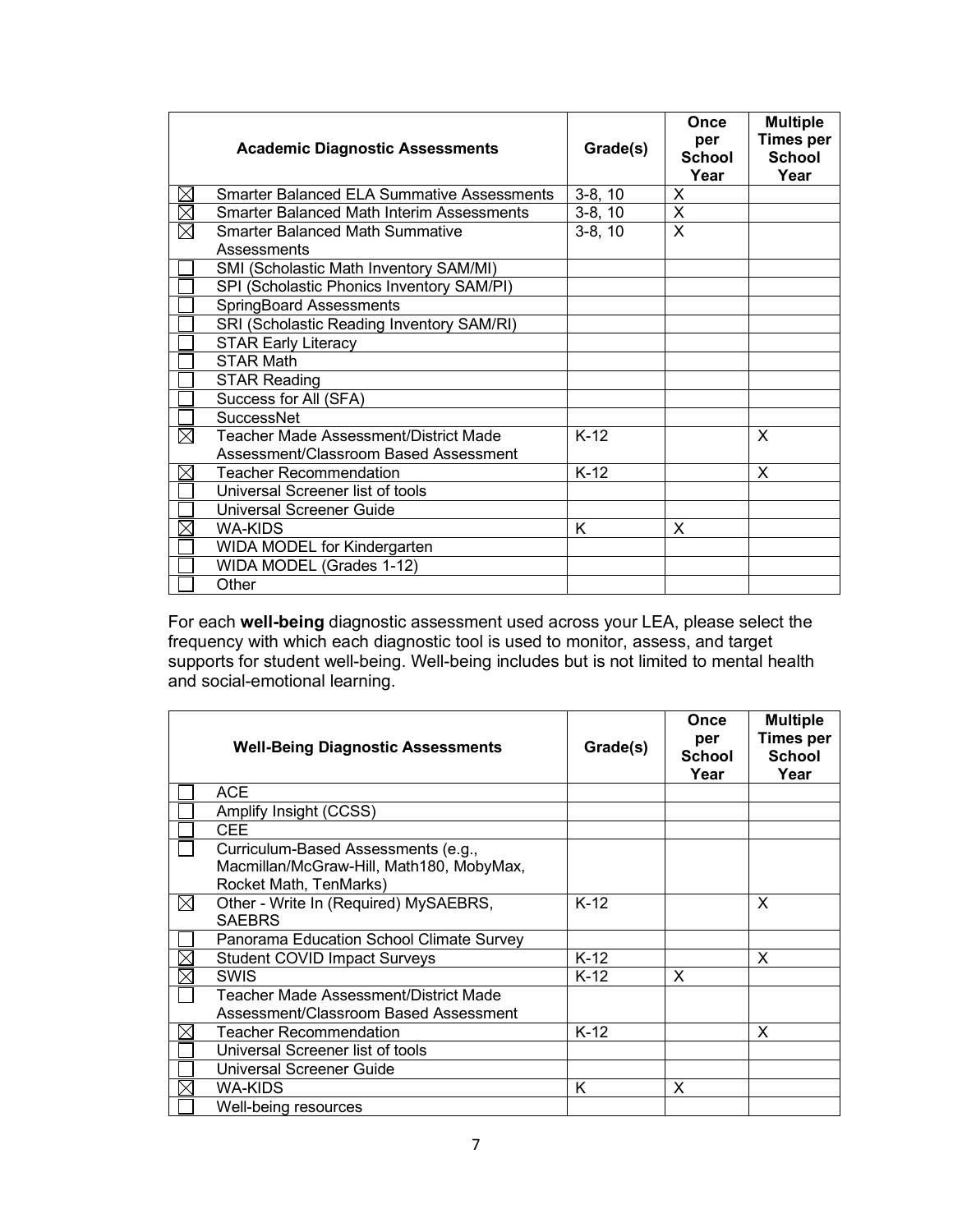#### **Part V: Student and Family Voice**

- **8.** In what ways did your LEA include the following voices in the development of this plan?  *(Student, Family, and Community Organizations)*
	- Interviews
	- $\overline{\nabla}$ Conferences (in-person and/or virtual)
		- Advisory Groups
		- Surveys

#### **Part VI: Strategic Supports for Students**

**9.** Based on your LEA's review of equity analysis and student diagnostic assessment results, what student groups need additional time, support, and/or extracurricular activities for academic growth and/or for student well-being? (Select all that apply)

| American Indian/Alaskan Native         |
|----------------------------------------|
| Asian                                  |
| Black/African American                 |
| Hispanic/Latino of any race(s)         |
| Native Hawaiian/Other Pacific Islander |
| Two or More Races                      |
| White                                  |
| English language learners              |
| I ow-income                            |
| Students with disabilities             |
| Students experiencing homelessness     |
| Students in foster care                |
|                                        |

#### **Part VII: Strategic Supports for Identified Student Groups**

This section gathers details regarding the strategic supports provided to student groups, not universal supports provided under Part III of this survey.

**10.** Please select the specific strategies/interventions implemented to support student groups identified in your LEA's review of the equity analysis and student diagnostic assessment results. (Select all that apply)

| <b>Strategies</b> |                                      |  |  |  |
|-------------------|--------------------------------------|--|--|--|
|                   | <b>Acceleration Academy</b>          |  |  |  |
|                   | <b>Additional Instructional Time</b> |  |  |  |
|                   | Before or After School               |  |  |  |
|                   | <b>Additional School Days</b>        |  |  |  |
|                   | <b>Balanced Calendar</b>             |  |  |  |
|                   | Summer School                        |  |  |  |
|                   | <b>Building Relationships</b>        |  |  |  |
|                   | <b>Common Assessments</b>            |  |  |  |
|                   | Early Learning (K-4 literacy)        |  |  |  |
|                   | <b>Equitable Grading Practices</b>   |  |  |  |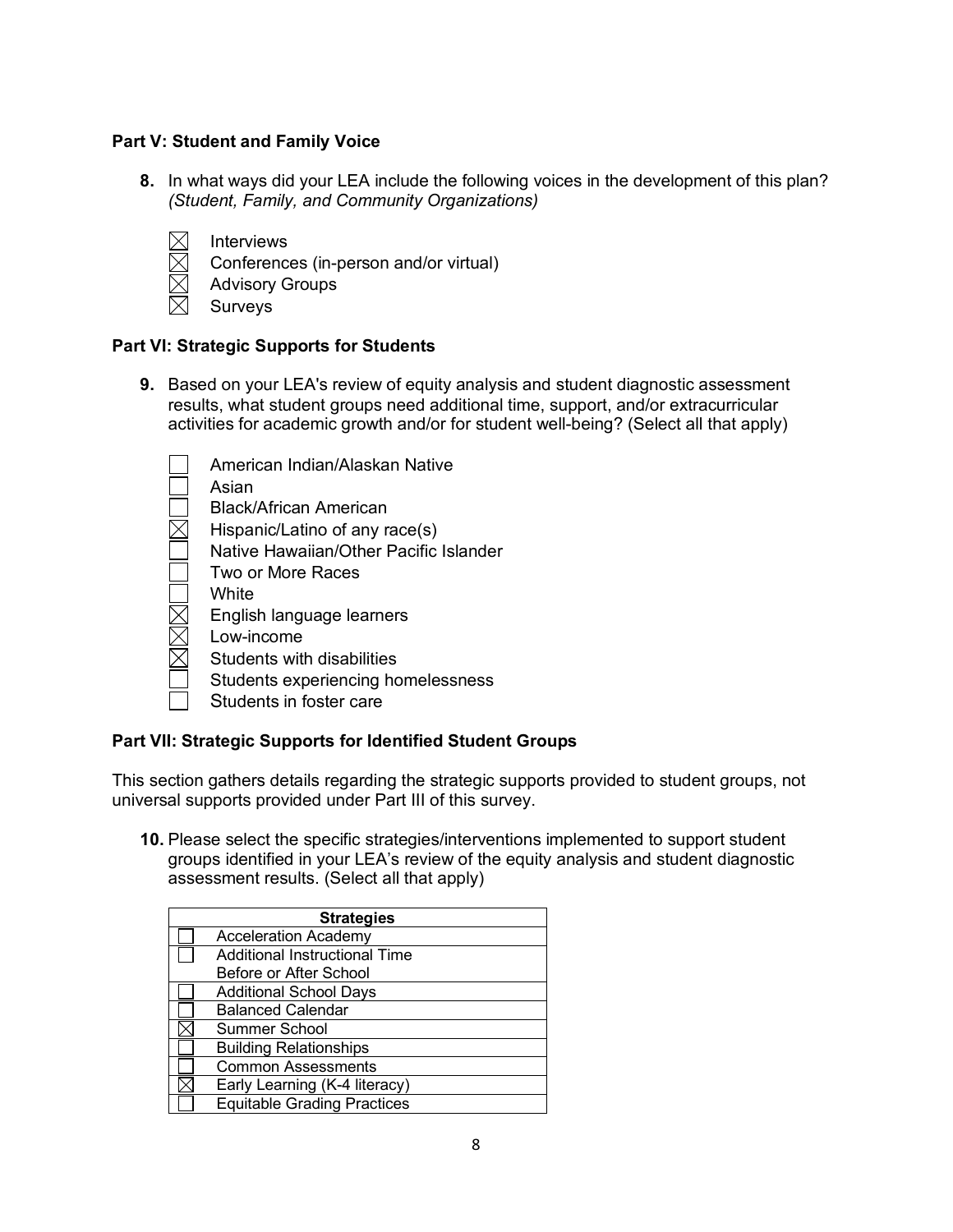| <b>Strategies</b> |                                            |  |  |  |
|-------------------|--------------------------------------------|--|--|--|
|                   | <b>Extended Day Partnerships (CBOs)</b>    |  |  |  |
|                   | <b>Extracurricular Activities</b>          |  |  |  |
|                   | <b>High-quality Tutoring</b>               |  |  |  |
|                   | <b>Inclusionary Practices</b>              |  |  |  |
|                   | Mastery Learning/Project-Based learning    |  |  |  |
|                   | Multi-tiered System of Supports            |  |  |  |
|                   | Narrowing Standards                        |  |  |  |
|                   | <b>Professional Learning</b>               |  |  |  |
|                   | SEL and Mental Health Supports             |  |  |  |
|                   | Strategic Staffing (teacher advocates,     |  |  |  |
|                   | advisory, looping)                         |  |  |  |
|                   | <b>Student Voice and Perception</b>        |  |  |  |
|                   | Transition Supports (Pre-K-Elem; Elem- MS; |  |  |  |
|                   | MS-HS; HS-post-secondary/ career/beyond)   |  |  |  |

**11.** Please select the specific **student group(s)** for whom the strategies/interventions are implemented.

| <b>Strategies</b> |                                                                                        | <b>Student Group(s)</b>                                                                      |
|-------------------|----------------------------------------------------------------------------------------|----------------------------------------------------------------------------------------------|
|                   | <b>Acceleration Academy</b>                                                            |                                                                                              |
|                   | <b>Additional Instructional Time</b>                                                   |                                                                                              |
|                   | Before or After School                                                                 |                                                                                              |
|                   | <b>Additional School Days</b>                                                          |                                                                                              |
|                   | <b>Balanced Calendar</b>                                                               |                                                                                              |
|                   | Summer School                                                                          | All student groups with<br>emphasis on students<br>with disabilities, low<br>income students |
| $\boxtimes$       | <b>Building Relationships</b>                                                          | All student groups with<br>an emphasis on low<br>income students                             |
|                   | <b>Common Assessments</b>                                                              |                                                                                              |
|                   | Early Learning (K-4 literacy)                                                          | All student groups                                                                           |
|                   | <b>Equitable Grading Practices</b>                                                     |                                                                                              |
|                   | <b>Extended Day Partnerships (CBOs)</b>                                                |                                                                                              |
|                   | <b>Extracurricular Activities</b>                                                      |                                                                                              |
| $\boxtimes$       | <b>High-quality Tutoring</b>                                                           | English language<br>learners                                                                 |
| $\times$          | <b>Inclusionary Practices</b>                                                          | Students with disabilities                                                                   |
|                   | Mastery Learning/Project-Based learning                                                |                                                                                              |
| $\times$          | Multi-tiered System of Supports                                                        | All student groups                                                                           |
|                   | <b>Narrowing Standards</b>                                                             |                                                                                              |
| $\times$          | <b>Professional Learning</b>                                                           | All student groups                                                                           |
| $\times$          | SEL and Mental Health Supports                                                         | All student groups                                                                           |
|                   | Strategic Staffing (teacher advocates,<br>advisory, looping)                           |                                                                                              |
| $\times$          | <b>Student Voice and Perception</b>                                                    | English language<br>learners, Students with<br>disabilities                                  |
| $\boxtimes$       | Transition Supports (Pre-K-Elem; Elem- MS;<br>MS-HS; HS-post-secondary/ career/beyond) | All student groups with<br>emphasis on students<br>with disabilities                         |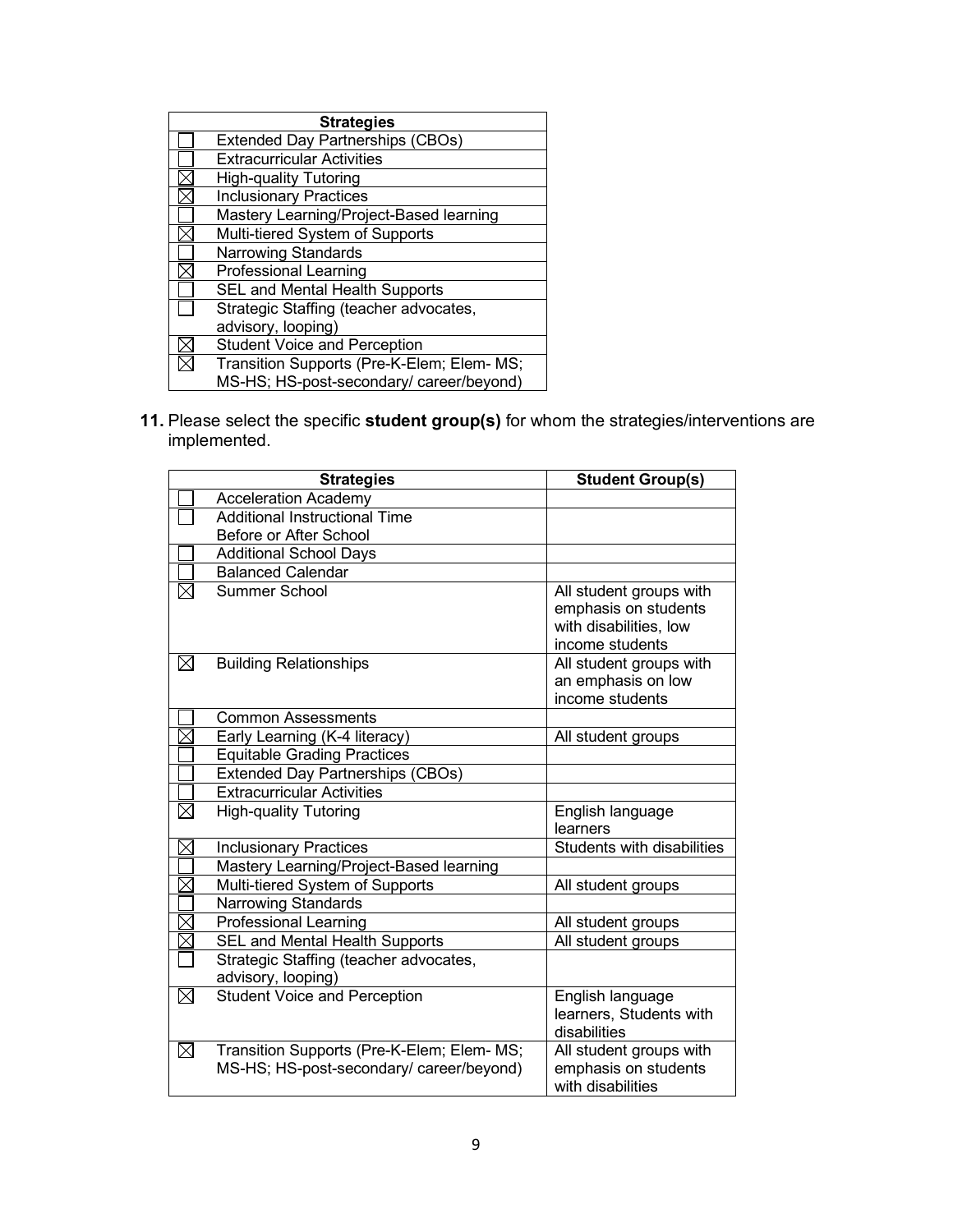**12.** Please select the specific **grade(s)** in which the strategies/interventions are implemented for the identified student groups.

|             | <b>Strategies</b>                                                                      | <b>Student Group(s)</b>                                                                      | Grade(s)  |
|-------------|----------------------------------------------------------------------------------------|----------------------------------------------------------------------------------------------|-----------|
|             | <b>Acceleration Academy</b>                                                            |                                                                                              |           |
|             | <b>Additional Instructional Time</b>                                                   |                                                                                              |           |
|             | Before or After School                                                                 |                                                                                              |           |
|             | <b>Additional School Days</b>                                                          |                                                                                              |           |
|             | <b>Balanced Calendar</b>                                                               |                                                                                              |           |
| $\boxtimes$ | Summer School                                                                          | All student groups with<br>emphasis on students<br>with disabilities, low<br>income students | $K-12$    |
| $\boxtimes$ | <b>Building Relationships</b>                                                          | All student groups with<br>an emphassi on low<br>income students                             | $K-12$    |
|             | Common Assessments                                                                     |                                                                                              |           |
|             | Early Learning (K-4 literacy)                                                          |                                                                                              |           |
|             | <b>Equitable Grading Practices</b>                                                     |                                                                                              |           |
|             | <b>Extended Day Partnerships (CBOs)</b>                                                |                                                                                              |           |
|             | <b>Extracurricular Activities</b>                                                      |                                                                                              |           |
| $\boxtimes$ | <b>High-quality Tutoring</b>                                                           | English language<br>learners                                                                 | $6 - 12$  |
| $\boxtimes$ | <b>Inclusionary Practices</b>                                                          | Students with disabilities                                                                   | <b>PK</b> |
|             | Mastery Learning/Project-Based learning                                                |                                                                                              |           |
| $\times$    | Multi-tiered System of Supports                                                        | All student groups                                                                           | $K-12$    |
|             | Narrowing Standards                                                                    |                                                                                              |           |
| $\times$    | <b>Professional Learning</b>                                                           | All student groups                                                                           | $K-12$    |
| $\boxtimes$ | SEL and Mental Health Supports                                                         | All student groups                                                                           | $K-12$    |
|             | Strategic Staffing (teacher advocates,<br>advisory, looping)                           |                                                                                              |           |
| $\boxtimes$ | <b>Student Voice and Perception</b>                                                    | English language<br>learners, Students with<br>disabilities                                  | $6 - 12$  |
| $\boxtimes$ | Transition Supports (Pre-K-Elem; Elem- MS;<br>MS-HS; HS-post-secondary/ career/beyond) | All student groups with<br>emphasis on students<br>with disabilities                         | PK, 5, 8  |

#### **Part VII: Monitoring Student Progress**

**13.** Describe how your LEA will consistently apply the selected equity analysis and diagnostic assessments to evaluate and monitor student progress and effectiveness of the strategies/interventions implemented to address gaps in student learning and wellbeing. 

For example:

"Our district uses an equity analysis process every three months to monitor progress, adjust strategies and identify student learning gaps."

Washougal utilizes the Plan-Do-Study-Act model. At the district level, diagnostic data is reviewed three times a year using an equity analysis process and disaggregated data to determine the effectiveness of the strategies being implemented. Adjustments to the plan are made as needed to meet the needs of learners. Building Leadership teams use an equity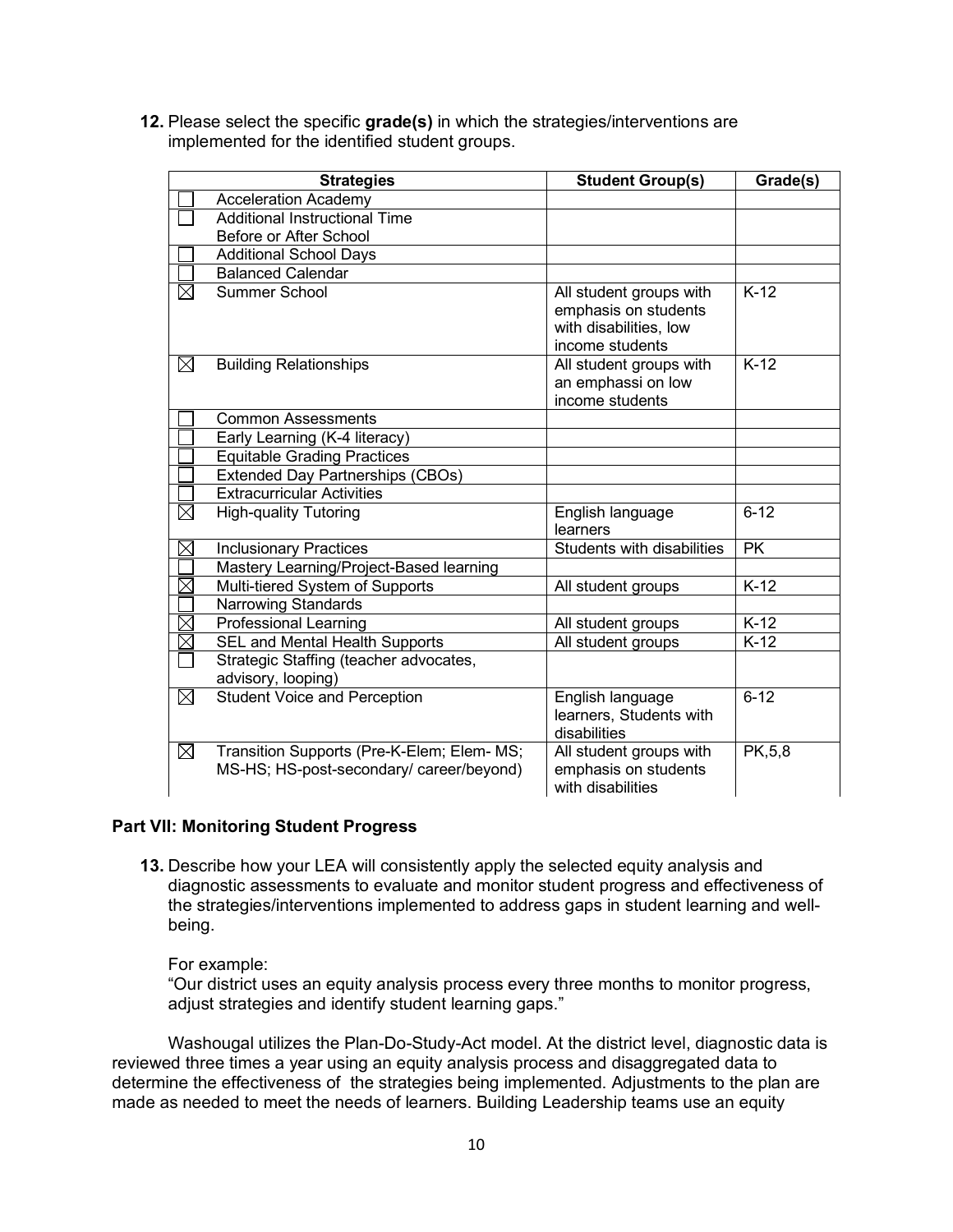analysis process to develop a School Improvement Plan. Building level diagnostic assessment data is reviewed three times a year to monitor student progress and identify adjustments that may be necessary. The following structures are built into the system to allow for planning, review of data and adjustments to the plan based on the data analysis:

\*Monthly building leadership team meetings allow for examination of data including diagnostic assessments, attendance, and discipline data.

\*Weekly teacher PLC meetings provide teams the opportunity to examine student data and make adjustments in instruction to meet student needs.

\*Monthly building equity team meetings, to examine disaggregated student data to close gaps in student learning and well-being

\*Student support teams at buildings meet regularly to determine academic and social emotional supports at the student level

\*District MTSS teams review implementation data annually to improve systems that support students.

#### **Part VIII: Supports for Strategies/Interventions**

**14.** Of the strategies/interventions your LEA has implemented or is planning to implement, identify **up to three** in which your LEA has the knowledge, skills, and capacity to mentor another LEA.

Building Relationships, Summer School, Professional Learning

**15.** Of the strategies/interventions your LEA has implemented or is planning to implement, please identify **up to three** strategies for which your LEA needs more support.  Inclusionary Practices, Equitable Grading Practices